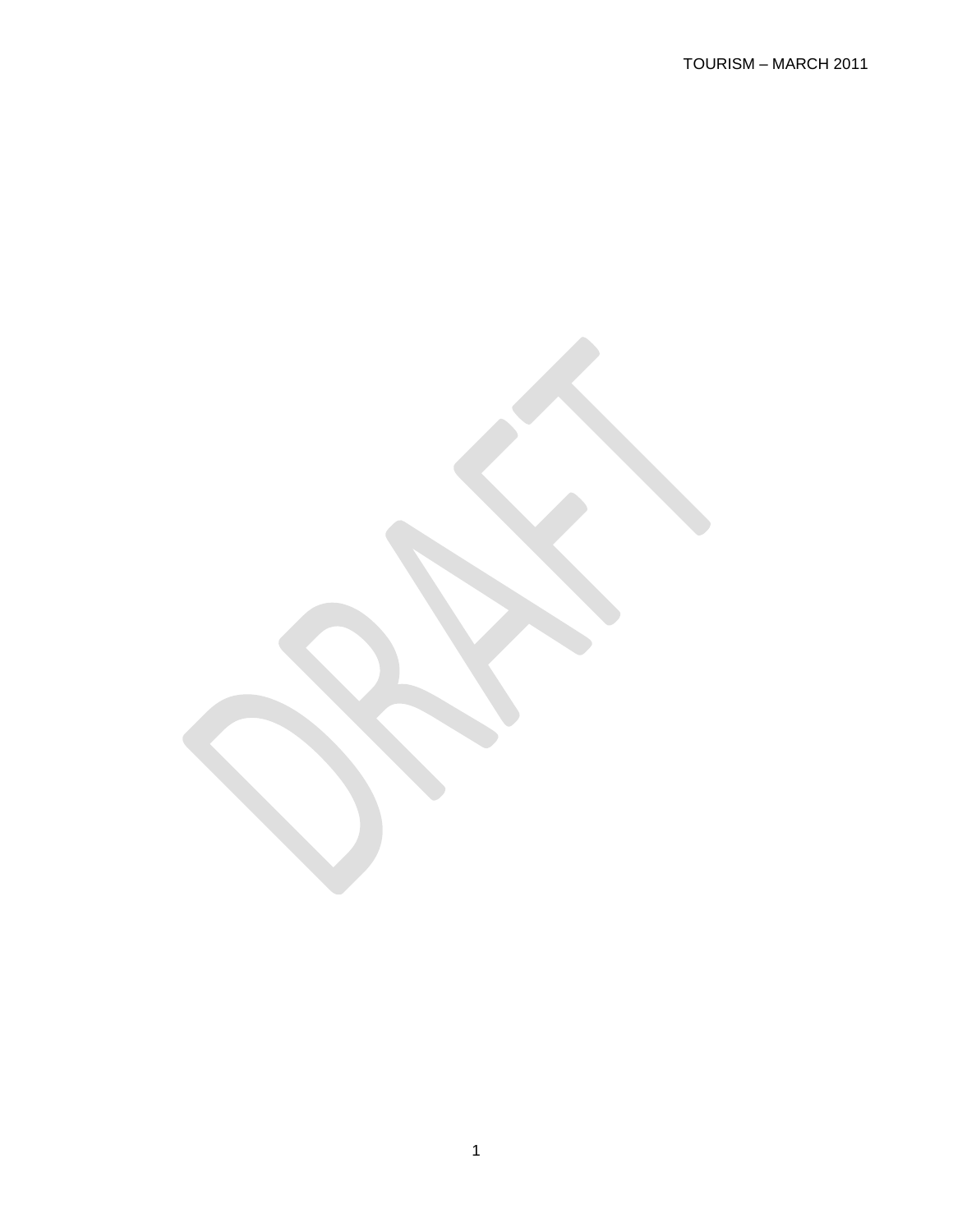| G.C.O. 1 Students demonstrate an understanding of Tourism as an Industry.                       |                                                                                                                                                                                                                                                                                                                                                                                                                                                                                                                              |                                                                                                                                                                                                                                                                                                                                                                                                                                                                                                                                                                                                                                                                                                   |
|-------------------------------------------------------------------------------------------------|------------------------------------------------------------------------------------------------------------------------------------------------------------------------------------------------------------------------------------------------------------------------------------------------------------------------------------------------------------------------------------------------------------------------------------------------------------------------------------------------------------------------------|---------------------------------------------------------------------------------------------------------------------------------------------------------------------------------------------------------------------------------------------------------------------------------------------------------------------------------------------------------------------------------------------------------------------------------------------------------------------------------------------------------------------------------------------------------------------------------------------------------------------------------------------------------------------------------------------------|
| S.C.O.                                                                                          | Know                                                                                                                                                                                                                                                                                                                                                                                                                                                                                                                         | Do                                                                                                                                                                                                                                                                                                                                                                                                                                                                                                                                                                                                                                                                                                |
| 1.1 Students assess<br>the impact of the<br>tourism industry.                                   | The importance of tourism as one of the<br>$\bullet$<br>largest industries in the world<br>Tourism provides many career<br>$\bullet$<br>opportunities<br>Tourism generates revenue and stimulates<br>$\bullet$<br>local development<br>Travel encourages cross cultural<br>$\bullet$<br>awareness<br>Travel encourages awareness of<br>$\bullet$<br>conservation, heritage, history and<br>environment<br>Tourism can be a renewable resource<br>$\bullet$<br>Tourism instils pride in community and<br>$\bullet$<br>country | Conduct research to determine the<br>$\bullet$<br>impact of the tourism industry<br>Identify specifics about the tourism<br>$\bullet$<br>industry, both regional and global<br>Describe potential impact of tourism,<br>$\bullet$<br>both positive and negative<br><b>Strategies</b><br>Brainstorming *What makes up<br>$\bullet$<br>the tourism industry?<br>Provide 3 different definitions in a<br>$\bullet$<br>class discussion and merge into<br>one.<br>Find specifics to your province,<br>$\bullet$<br>city, community<br>Outlinewhat students will be<br>doing in the course.<br>Introduction/Outline portfolios and<br>look for examples.<br>Assessments<br>Pass in a portfolio outline |
| 1.2. Students will be<br>able to assess<br>products and<br>experiences that<br>make up tourism. | Tourism is organized by sectors:<br>$\bullet$<br>transportation, accommodation, food and<br>beverage, travel services, recreation and<br>entertainment<br>Seasons impact the products and<br>$\bullet$<br>experiences available.<br>Sectors are marketed with or by their<br>$\bullet$<br>products and/or experiences                                                                                                                                                                                                        | Define the differences between<br>products and experiences (you<br>experience a product/s)<br>Categorize and sort products and<br>$\bullet$<br>experiences into sectors<br>Identify the impact seasons have on<br>$\bullet$<br>available products and experiences<br><b>Strategies</b><br>Define a bus tour including<br>products and experiences.(Can<br>we make a generalisation that a<br>product is a noun? The<br>experience is a verb?)<br>Assessment: Choose a season and a<br>region. Develop a package and<br>threeexperiences                                                                                                                                                           |
| 1.3 Students have a<br>working knowledge of<br>the five tourism<br>sectors                      | The products<br>$\bullet$<br>The experiences (e.g. local/regional/global)<br>$\bullet$<br>Benefits (e.g. Cultural, economic, political)<br>$\bullet$<br>of the sector<br>Careers and jobs available<br>٠<br>Post secondary education, professional<br>$\bullet$<br>development and training required for the<br>occupations<br>In-depth products and experiences of the<br>$\bullet$<br>sector they select to present                                                                                                        | Create a presentation about one of<br>$\bullet$<br>the five tourism sectors<br>$\circ$ Research a chosen sector<br>$\circ$ Identify and conduct indepth<br>research on experiences and<br>products related to a sector.<br>Make decisions on a<br>$\circ$<br>presentation type (e.g.,<br>commercial, promotional video,<br>poster session, news cast,<br>podcast) and format                                                                                                                                                                                                                                                                                                                      |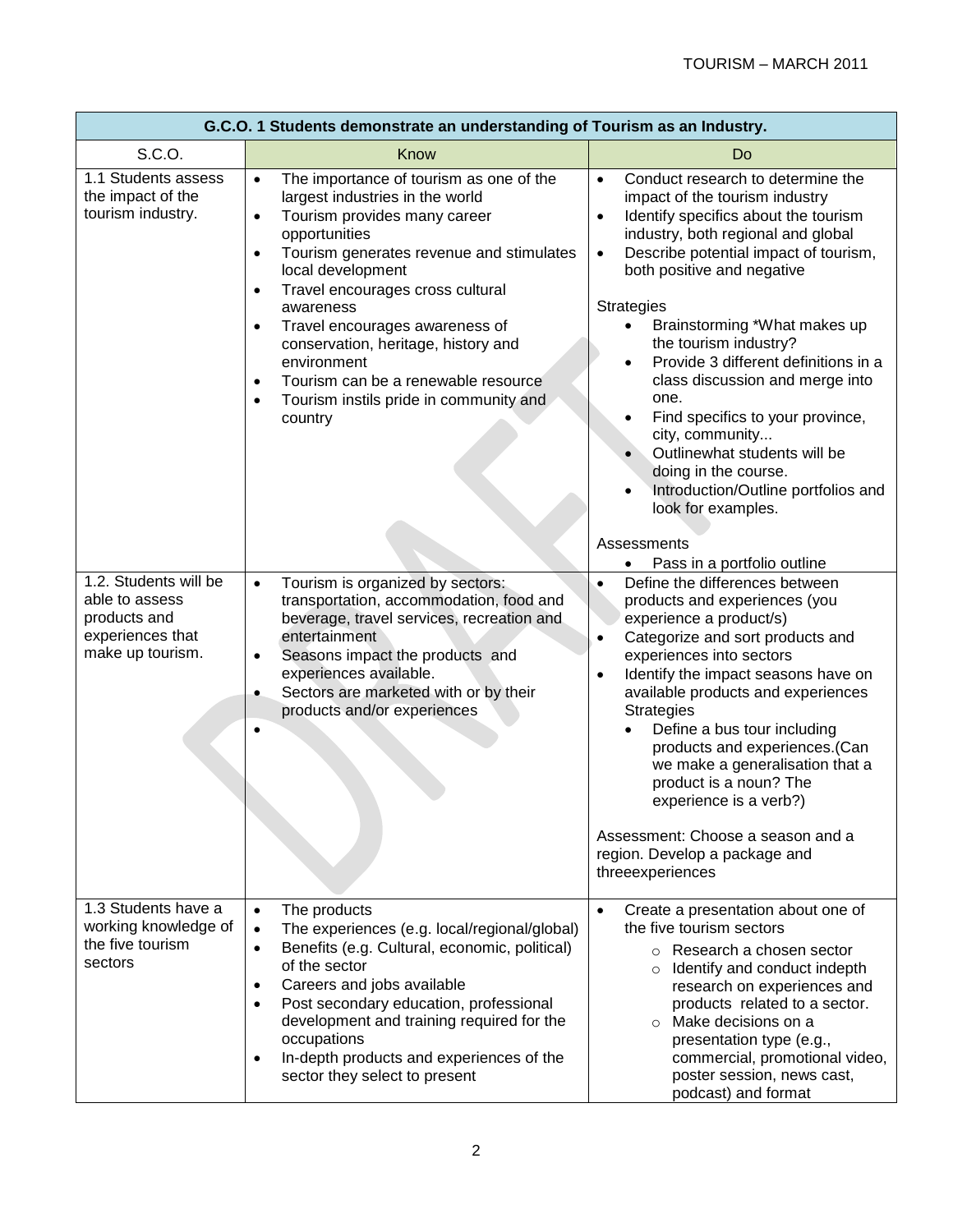|                                                                                                         |                                                                                                                                                                                                               | Identify the employability<br>$\circ$<br>possibilities/professional<br>development<br>Do presentations<br>$\circ$<br>o Answer questions on demand<br><b>Strategies</b><br>In groups, assign a sector.<br>$\bullet$<br>Students teach information about<br>the sector to the class (identity<br>experiences/products, careers,<br>education, video example<br>Tourism sector fair                                                                                                                                                                    |
|---------------------------------------------------------------------------------------------------------|---------------------------------------------------------------------------------------------------------------------------------------------------------------------------------------------------------------|-----------------------------------------------------------------------------------------------------------------------------------------------------------------------------------------------------------------------------------------------------------------------------------------------------------------------------------------------------------------------------------------------------------------------------------------------------------------------------------------------------------------------------------------------------|
| 1.4 Students<br>articulate the steps<br>required to initiate a<br>career within the<br>tourism industry | Immediate jobs that could lead to a career<br>$\bullet$<br>in tourism<br>How to scrutinize personal transferable<br>$\bullet$<br>skills<br>Identification of tools to determine a career<br>$\bullet$<br>path | www.discover tourism.ca (skills<br>$\bullet$<br>surveys)<br>Choose your ultimate job/career in<br>$\bullet$<br>tourism<br>Create a potential career path within<br>$\bullet$<br>the tourism industry<br>Conduct and participate in mock<br>$\bullet$<br>interviews with classmates and guest<br>employers<br>Add to your portfolio<br>Prepare a resume and cover letter<br>Prepare for an interview<br>Prepare questions for guest<br>employers<br><b>Strategies</b><br>Tourism career fair: (students<br>$\bullet$<br>become recruitment officers) |
|                                                                                                         |                                                                                                                                                                                                               |                                                                                                                                                                                                                                                                                                                                                                                                                                                                                                                                                     |

| G.C.O. 2.0 Students apply a working knowledge of New Brunswick and its Tourism Industry.                          |                                                                                                                                                                                                                                                                                                                                                                                                                                                                                                |                                                                                                                                                                                                                                                                                                                                                                                                                                             |
|-------------------------------------------------------------------------------------------------------------------|------------------------------------------------------------------------------------------------------------------------------------------------------------------------------------------------------------------------------------------------------------------------------------------------------------------------------------------------------------------------------------------------------------------------------------------------------------------------------------------------|---------------------------------------------------------------------------------------------------------------------------------------------------------------------------------------------------------------------------------------------------------------------------------------------------------------------------------------------------------------------------------------------------------------------------------------------|
| S.C.O.                                                                                                            | Know                                                                                                                                                                                                                                                                                                                                                                                                                                                                                           | Do                                                                                                                                                                                                                                                                                                                                                                                                                                          |
| 2.1 Students appraise<br>characteristics of New<br>Brunswick's current<br>and potential tourism<br>opportunities. | Geography (e.g., highest tides in the world,<br>forest coverage largest per area)<br>Climate (e.g., Bay of Chaleur and<br>$\bullet$<br>Northumberland Strait, warmest salt water<br>north of Virginia)<br><b>Symbols of New Brunswick</b><br><b>Cultures</b><br>Recognition of events and festivals that<br>celebrate the various cultures in the<br>province (e.g., Acadian, Loyalist, First<br>Nations)<br>Ecological factors<br>Exports (e.g., maple syrup, blueberries,<br>Sabian Cymbals) | Research symbols of New Brunswick<br>Create / label a map or a photo storey<br>highlighting key aspects (e.g., cities,<br>highways, parks, bodies of water,<br>boundaries, historical landmarks)<br>Develop an on-line calendar that<br>describes experiences and products,<br>incorporating the characteristics of<br><b>New Brunswick</b><br>Examine the effects of weather events<br>on tourism (e.g., Shediac, sand<br>dunes, flooding) |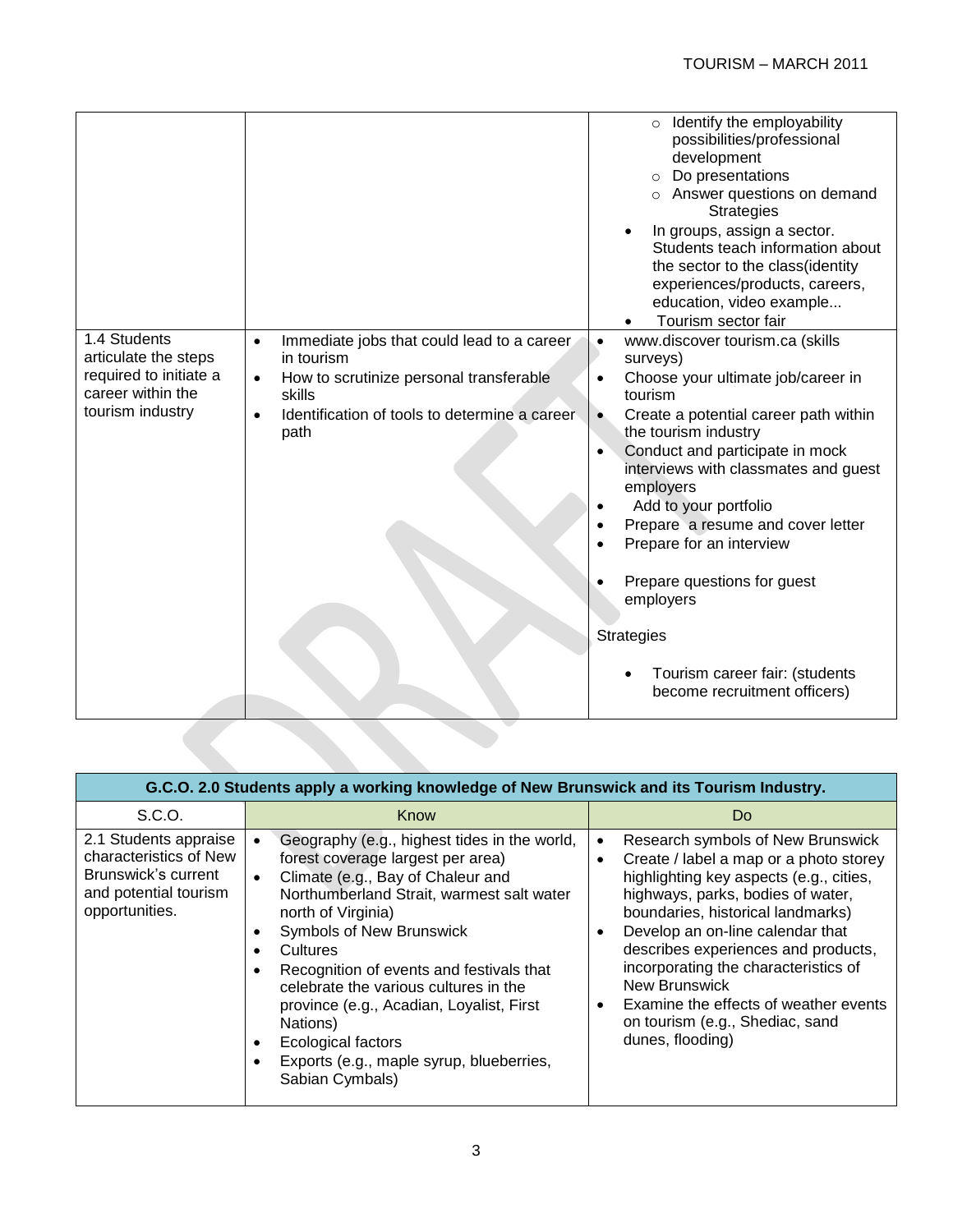| 2.2 Students<br>determine the<br>attributes associated<br>with a successful<br>regional New<br><b>Brunswick tourism</b><br>product and/or<br>experience. | The Five scenic Drives<br>$\bullet$<br>New Brunswick Assets (e.g., High Tides,<br>Reversing Falls, Gorge, Longest Covered<br>Bridge, roadside attractions)<br>Articulation of the potential tourism value<br>$\bullet$<br>for museum, concert, festival attractions<br>event, carriage tour | $\bullet$<br>$\bullet$<br>$\bullet$<br>$\bullet$ | Develop or create a unique local or<br>regional tourism experience or<br>product. www.acoa.ca<br>Examine five Drives and propose the<br>creation of a new route (create<br>symbol, name, list of features).<br>List the products and experiences that<br>exist in a given scenic route<br>Plan key factors when considering the |
|----------------------------------------------------------------------------------------------------------------------------------------------------------|---------------------------------------------------------------------------------------------------------------------------------------------------------------------------------------------------------------------------------------------------------------------------------------------|--------------------------------------------------|---------------------------------------------------------------------------------------------------------------------------------------------------------------------------------------------------------------------------------------------------------------------------------------------------------------------------------|
|                                                                                                                                                          |                                                                                                                                                                                                                                                                                             |                                                  | creation of an experience/attraction,<br>including such factors as those<br>identified in 2.1 - weather, season,<br>product                                                                                                                                                                                                     |

| G.C.O. 3.0 Students practice communication and marketing techniques used in the Tourism Industry.                       |                                                                                                                                                                                                                                                                                   |                                                                                                                                                                                                                                                                                                                                                                                                                                 |
|-------------------------------------------------------------------------------------------------------------------------|-----------------------------------------------------------------------------------------------------------------------------------------------------------------------------------------------------------------------------------------------------------------------------------|---------------------------------------------------------------------------------------------------------------------------------------------------------------------------------------------------------------------------------------------------------------------------------------------------------------------------------------------------------------------------------------------------------------------------------|
| S.C.O.                                                                                                                  | Know                                                                                                                                                                                                                                                                              | Do                                                                                                                                                                                                                                                                                                                                                                                                                              |
| 3.1 Students<br>demonstrate an<br>understanding of<br>customer/guest<br>preferences,<br>requirements, and<br>interests. | How to understand your customers'<br>$\bullet$<br>preferences and needs<br>$\circ$ Who are they?<br>What do they like to do?<br>$\circ$<br>How much time do they have?<br>$\circ$<br>What motivates them to travel (e.g.,<br>$\circ$<br>rest, excitement, experience,<br>climate) | Take the EQ quiz to better understand<br>$\bullet$<br>what kind of a traveler you are<br>Develop a survey of potential<br>$\bullet$<br>customers<br>Research motivators<br>$\bullet$<br>Research types of travel (e.g., unique<br>$\bullet$<br>experience vs. stock vacation)<br><b>Strategies</b><br>Prepare unique NB experiences using<br>$\bullet$<br>specifications(age, type of trip, money<br>allowance, length of time) |
| 3.2 Students master<br>communication skills<br>and marketing<br>techniques.                                             | How to demonstrate communication skills<br>$\bullet$<br>Social media effectiveness<br>$\circ$<br><b>GPS</b><br>$\circ$<br>Website<br>$\Omega$                                                                                                                                     | Research communication techniques<br>$\bullet$<br>Create or participate in a tradeshow<br>$\bullet$<br>Examine TIANB website for tourism<br>$\bullet$<br>resources                                                                                                                                                                                                                                                              |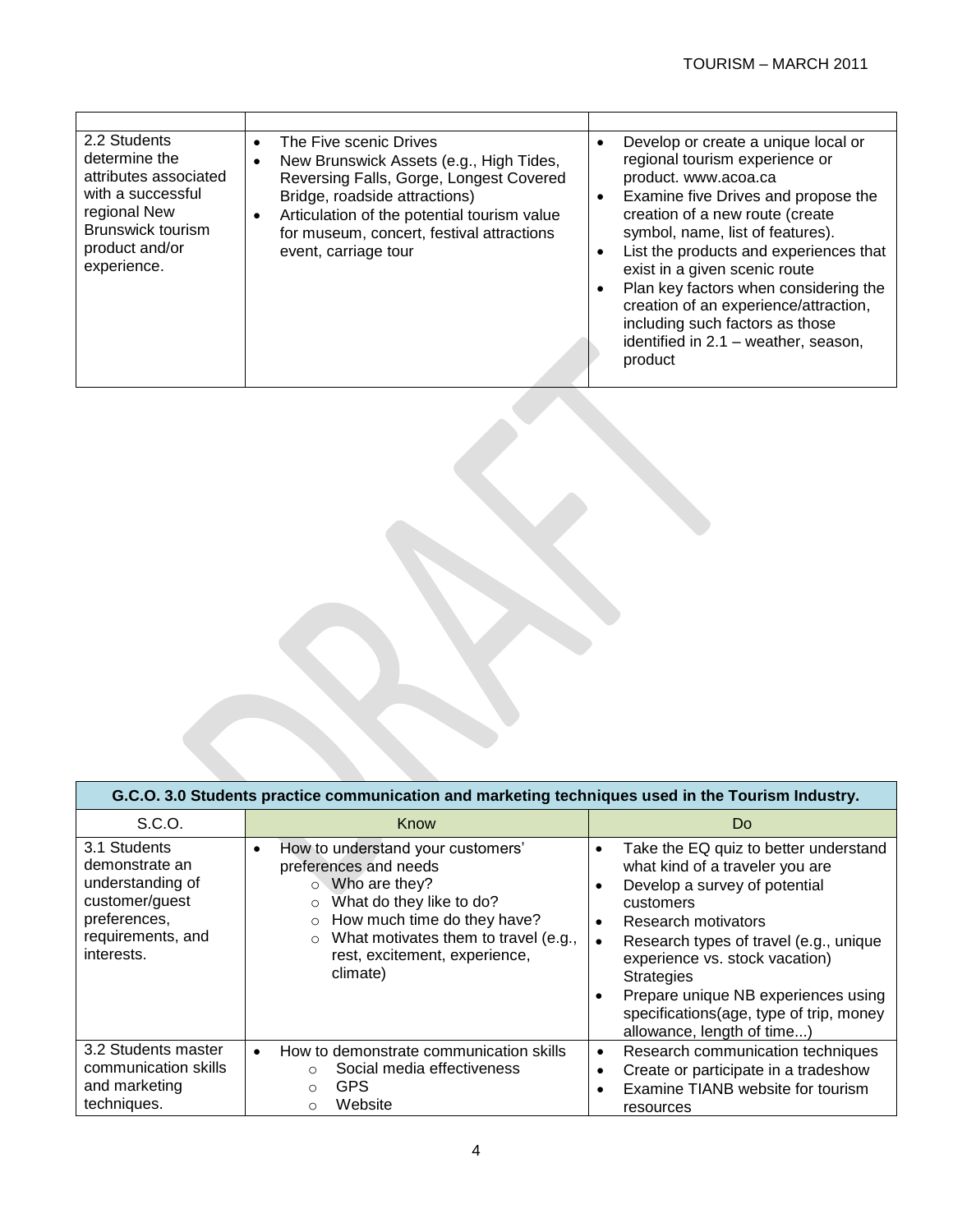|                                                                                                      | Online reservations systems<br>$\circ$<br>Use of surveys<br>$\circ$<br>Computer and technology<br>$\circ$<br>Networking<br>$\circ$<br>Where to find tourism communication<br>$\bullet$<br>resources<br>Proper communication techniques to<br>$\bullet$<br>conduct an interview       | Develop a set of questions to use<br>when interviewing a tourism operator<br>Use proper communication<br>$\bullet$<br>techniques when conducting a<br>tourism operator interview<br><b>Strategies</b><br>Interview a tourism operator.                                                                                                                                                                                                                                                                                                                                                                                                                                                                                                                                                                                         |
|------------------------------------------------------------------------------------------------------|--------------------------------------------------------------------------------------------------------------------------------------------------------------------------------------------------------------------------------------------------------------------------------------|--------------------------------------------------------------------------------------------------------------------------------------------------------------------------------------------------------------------------------------------------------------------------------------------------------------------------------------------------------------------------------------------------------------------------------------------------------------------------------------------------------------------------------------------------------------------------------------------------------------------------------------------------------------------------------------------------------------------------------------------------------------------------------------------------------------------------------|
| 3.3. Students apply<br>marketing and<br>communication to<br>promote a tourism<br>product/experience. | <b>Principles of Marketing</b><br>$\bullet$<br>Marketing techniques (4P's) commonly<br>$\bullet$<br>used in the industry<br>Communication techniques for marketing a<br>$\bullet$<br>particular product or service<br>Current Provincial tourism marketing<br>$\bullet$<br>campaign. | Develop a marketing initiative for a<br>$\bullet$<br>tourism product/experience<br>Develop the tools you will use to sell<br>$\bullet$<br>your experience from 1.3<br>Develop an itinerary plan for a set<br>٠<br>amount of travel dollars<br>Promote your experience to your<br>class, another class and teaching staff<br>Develop a podcast of a<br>$\circ$<br>historical walking tour<br>Create placemats containing<br>$\circ$<br>information about local area<br>Create a postcard (w. picture<br>$\circ$<br>and brief description)<br>Research marketing techniques<br>currently used in the tourism industry<br>Create a strategy for marketing a<br>specific product or experience<br>Decide on the final format for<br>developing the marketing initiative<br>Market your unique experience or<br>product www.acoa.ca |

| G.C.O 4.0 Students employ the essential skills for tourism professionals.                      |                                                                                                                                                                                                                                                                                                                                       |                                                                                                                                                                                                                                                                                                                                        |
|------------------------------------------------------------------------------------------------|---------------------------------------------------------------------------------------------------------------------------------------------------------------------------------------------------------------------------------------------------------------------------------------------------------------------------------------|----------------------------------------------------------------------------------------------------------------------------------------------------------------------------------------------------------------------------------------------------------------------------------------------------------------------------------------|
| S.C.O.                                                                                         | Know                                                                                                                                                                                                                                                                                                                                  | Do                                                                                                                                                                                                                                                                                                                                     |
| 4.1 Students<br>demonstrate protocol<br>and service<br>appropriate to the<br>tourism industry. | Positive attitude<br>$\bullet$<br>How to greet customers in a friendly<br>$\circ$<br>and professional manner (especially<br>if customers are unhappy)<br>Why excellent customer service is<br>$\circ$<br>kev<br>How to demonstrate responsibility<br>٠<br>How to demonstrate adaptability<br>Acceptable level of professional service | Research customs and cultures<br>(provincially and globally)<br>Practise safe procedures at schools<br>$\bullet$<br>and work<br>Identify the symbols on hazardous<br>materials<br>Perform basic customer service tasks<br>Perform consistent service to diverse<br>clients (e.g., customers with special<br>needs, unhappy, allergies) |
|                                                                                                | What is appropriate:<br>$\Omega$<br>Clothing<br>$\circ$                                                                                                                                                                                                                                                                               | Prepare 'How to' videos for companies<br>demonstrating appropriate communication                                                                                                                                                                                                                                                       |